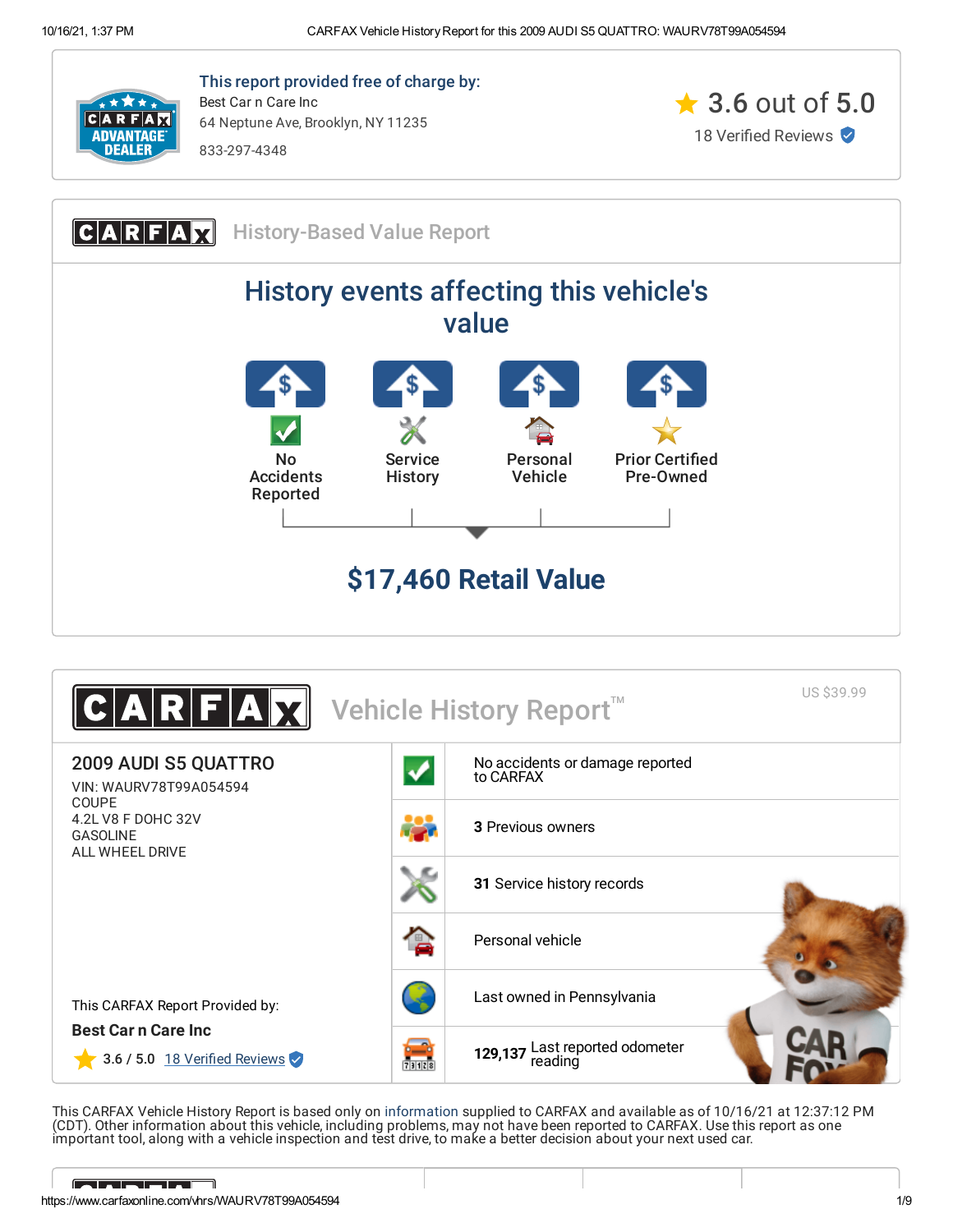# 10/16/21, 1:37 PM CARFAX Vehicle HistoryReport for this 2009 AUDI S5 QUATTRO: WAURV78T99A054594

| Owner 1      | Owner 2               | Owner 3      |
|--------------|-----------------------|--------------|
|              |                       |              |
| 2009         | 2012                  | 2015         |
| Personal     | Personal              | Personal     |
| 2 yrs. 3 mo. | 2 yrs. 5 mo.          | 6 yrs. 5 mo. |
| Oklahoma     | Florida, Pennsylvania | Pennsylvania |
| 14,209/yr    | 15,842/yr             | 8,829/yr     |
| 32,783       | 71.918                | 129,137      |
|              |                       |              |

| <b>CARFAX</b> Title History<br>CARFAX guarantees the information in this section | Owner 1           | Owner 2           | Owner 3           |
|----------------------------------------------------------------------------------|-------------------|-------------------|-------------------|
| Salvage   Junk   Rebuilt   Fire   Flood   Hail   Lemon                           | <b>Guaranteed</b> | Guaranteed        | <b>Guaranteed</b> |
|                                                                                  | No Problem        | No Problem        | No Problem        |
| Not Actual Mileage   Exceeds Mechanical Limits                                   | Guaranteed        | <b>Guaranteed</b> | <b>Guaranteed</b> |
|                                                                                  | No Problem        | No Problem        | No Problem        |



**GUARANTEED** - None of these major title problems were reported by <sup>a</sup> state Department of Motor Vehicles (DMV). If you find that any of these title problems were reported by a DMV and not included in this report, CARFAX will buy this vehicle back. [Register](https://www.carfax.com/Service/bbg) | View [Terms](http://www.carfaxonline.com/legal/bbgTerms) | View [Certificate](https://www.carfaxonline.com/vhrs/WAURV78T99A054594)

<span id="page-1-0"></span>

| <b>Additional History</b><br>$ {\bf C} {\bf A} {\bf R} {\bf F} {\bf A}$<br>Not all accidents / issues are reported to CARFAX | Owner 1                 | $\sim$ Owner 2                                      | Owner 3                                           |
|------------------------------------------------------------------------------------------------------------------------------|-------------------------|-----------------------------------------------------|---------------------------------------------------|
| <b>Total Loss</b><br>No total loss reported to CARFAX.                                                                       | No Issues<br>Reported   | No Issues<br>$\boldsymbol{\mathcal{N}}$<br>Reported | No Issues<br>✓<br>Reported                        |
| <b>Structural Damage</b><br>No structural damage reported to CARFAX.                                                         | No Issues<br>Reported   | No Issues<br>$\boldsymbol{J}$<br>Reported           | No Issues<br>$\overline{\mathcal{L}}$<br>Reported |
| Airbag Deployment<br>No airbag deployment reported to CARFAX.                                                                | No Issues<br>Reported   | No Issues<br>$\blacktriangledown$<br>Reported       | No Issues<br>↵<br>Reported                        |
| Odometer Check<br>No indication of an odometer rollback.                                                                     | No Issues<br>Indicated  | No Issues<br>$\blacktriangledown$<br>Indicated      | No Issues<br>$\overline{\mathbf{v}}$<br>Indicated |
| Accident / Damage<br>No accidents or damage reported to CARFAX.                                                              | No Issues<br>Reported   | No Issues<br>$\boldsymbol{v}$<br>Reported           | No Issues<br>$\boldsymbol{v}$<br>Reported         |
| Manufacturer Recall<br>No open recalls reported to CARFAX.                                                                   | No Recalls<br>Reported  | No Recalls<br>Reported                              | No Recalls<br>↵<br>Reported                       |
| <b>Basic Warranty</b><br>Original warranty estimated to have expired.                                                        | <b>Warranty Expired</b> | <b>Warranty Expired</b>                             | <b>Warranty Expired</b>                           |

<span id="page-1-1"></span>

| Owner 1<br>Purchased:<br>2009 | <b>RFA</b> | <b>Detailed History</b><br><b>CAR</b><br>FOX<br>year. | Personal Vehicle<br>14,209 mi/yr<br>Low mileage! This owner drove less than<br>the industry average of 15,000 miles per |
|-------------------------------|------------|-------------------------------------------------------|-------------------------------------------------------------------------------------------------------------------------|
| Date                          | Mileage    | Source                                                | Comments                                                                                                                |
| Not<br>Reported               |            | <b>NICB</b>                                           | Vehicle manufactured and shipped to Oklahoma                                                                            |
| 06/15/2009                    |            | Porsche Oklahoma City<br>Oklahoma City, OK            | Vehicle serviced<br>- Vehicle washed/detailed                                                                           |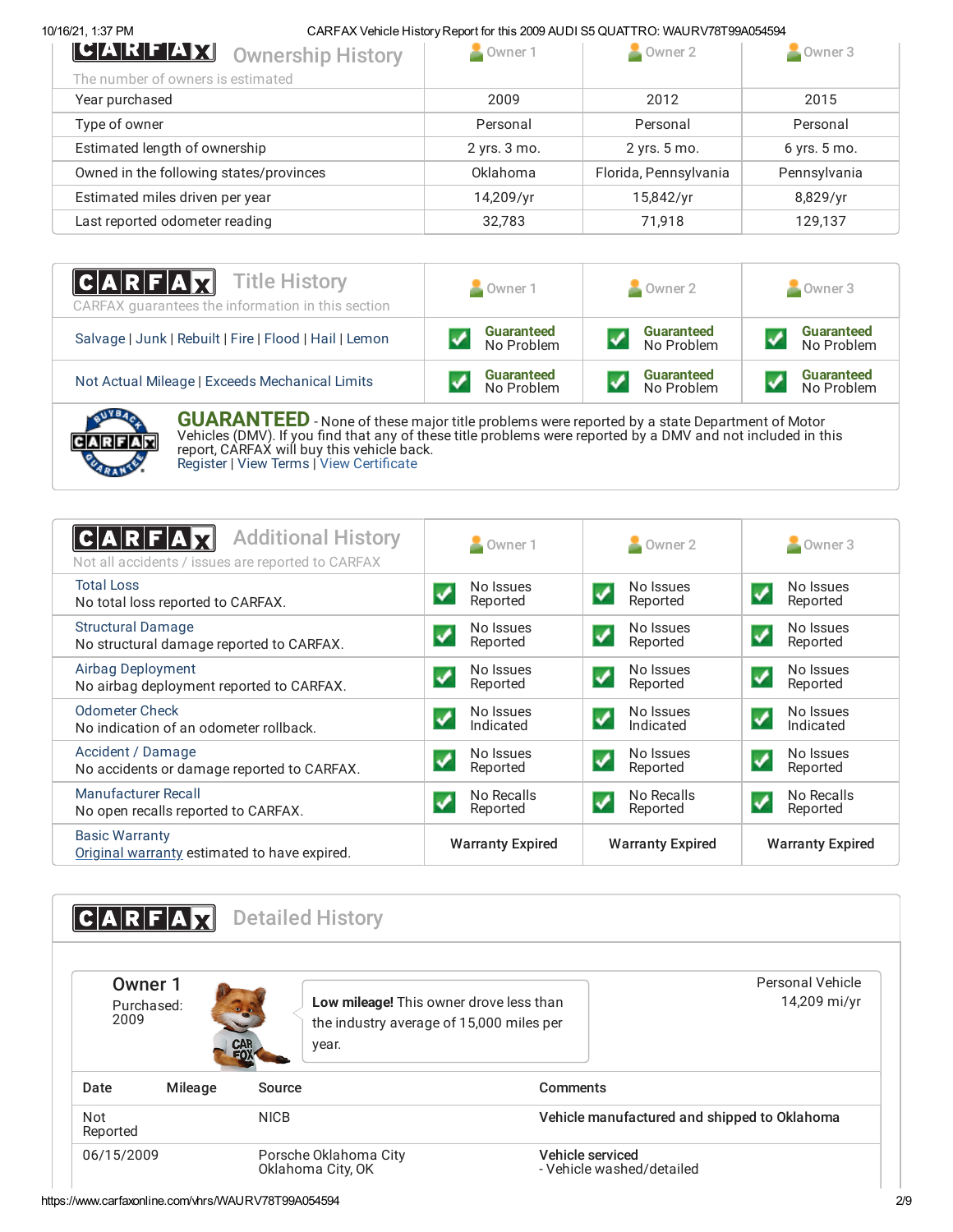| 10/16/21, 1:37 PM |        |                                                                                                                                                        | CARFAX Vehicle History Report for this 2009 AUDI S5 QUATTRO: WAURV78T99A054594                                                 |
|-------------------|--------|--------------------------------------------------------------------------------------------------------------------------------------------------------|--------------------------------------------------------------------------------------------------------------------------------|
|                   |        | 405-748-8080<br>porscheoklahomacity.com<br>4.8 / 5.0                                                                                                   |                                                                                                                                |
|                   |        | 147 Verified Reviews<br>1,902 Customer Favorites                                                                                                       |                                                                                                                                |
| 07/18/2009        |        | Dealer Inventory                                                                                                                                       | Vehicle offered for sale                                                                                                       |
| 09/10/2009        |        | Porsche Oklahoma City<br>Oklahoma City, OK<br>405-748-8080<br>porscheoklahomacity.com<br>4.8 / 5.0<br>147 Verified Reviews<br>1,902 Customer Favorites | Vehicle serviced<br>- Vehicle washed/detailed                                                                                  |
| 11/09/2009        |        | Porsche Oklahoma City<br>Oklahoma City, OK<br>405-748-8080<br>porscheoklahomacity.com<br>4.8 / 5.0<br>147 Verified Reviews<br>1,902 Customer Favorites | Vehicle serviced<br>- Maintenance inspection completed<br>- Vehicle washed/detailed                                            |
| 11/11/2009        | 160    | Oklahoma<br>Motor Vehicle Dept.                                                                                                                        | Vehicle purchase reported<br>- Titled or registered as personal vehicle                                                        |
| 11/19/2009        |        | Porsche Oklahoma City<br>Oklahoma City, OK<br>405-748-8080<br>porscheoklahomacity.com<br>4.8 / 5.0<br>147 Verified Reviews<br>1,902 Customer Favorites | Vehicle serviced<br>- Maintenance inspection completed<br>- Vehicle washed/detailed                                            |
| 11/25/2009        |        | Oklahoma<br>Motor Vehicle Dept.<br>Edmond, OK<br>Title #558509329029                                                                                   | Title issued or updated<br>- Registration issued or renewed<br>- First owner reported                                          |
| 03/18/2010        | 5,942  | Porsche Oklahoma City<br>Oklahoma City, OK<br>405-748-8080<br>porscheoklahomacity.com<br>4.8 / 5.0<br>147 Verified Reviews<br>1,902 Customer Favorites | Vehicle serviced<br>- Maintenance inspection completed<br>- 5,000 mile service performed<br>- Vehicle washed/detailed          |
| 10/28/2010        | 15,562 | Porsche Oklahoma City<br>Oklahoma City, OK<br>405-748-8080<br>porscheoklahomacity.com<br>4.8 / 5.0<br>147 Verified Reviews<br>1,902 Customer Favorites | ९ ∟ Vehicle serviced<br>- Maintenance inspection completed<br>- Recommended maintenance performed<br>- Vehicle washed/detailed |
| 11/12/2010        |        | Oklahoma<br>Motor Vehicle Dept.<br>Edmond, OK<br>Title #558509329029                                                                                   | Registration issued or renewed                                                                                                 |
| 11/15/2010        | 16,175 | Porsche Oklahoma City<br>Oklahoma City, OK<br>405-748-8080<br>porscheoklahomacity.com<br>4.8 / 5.0<br>147 Verified Reviews                             | Vehicle serviced<br>- Maintenance inspection completed                                                                         |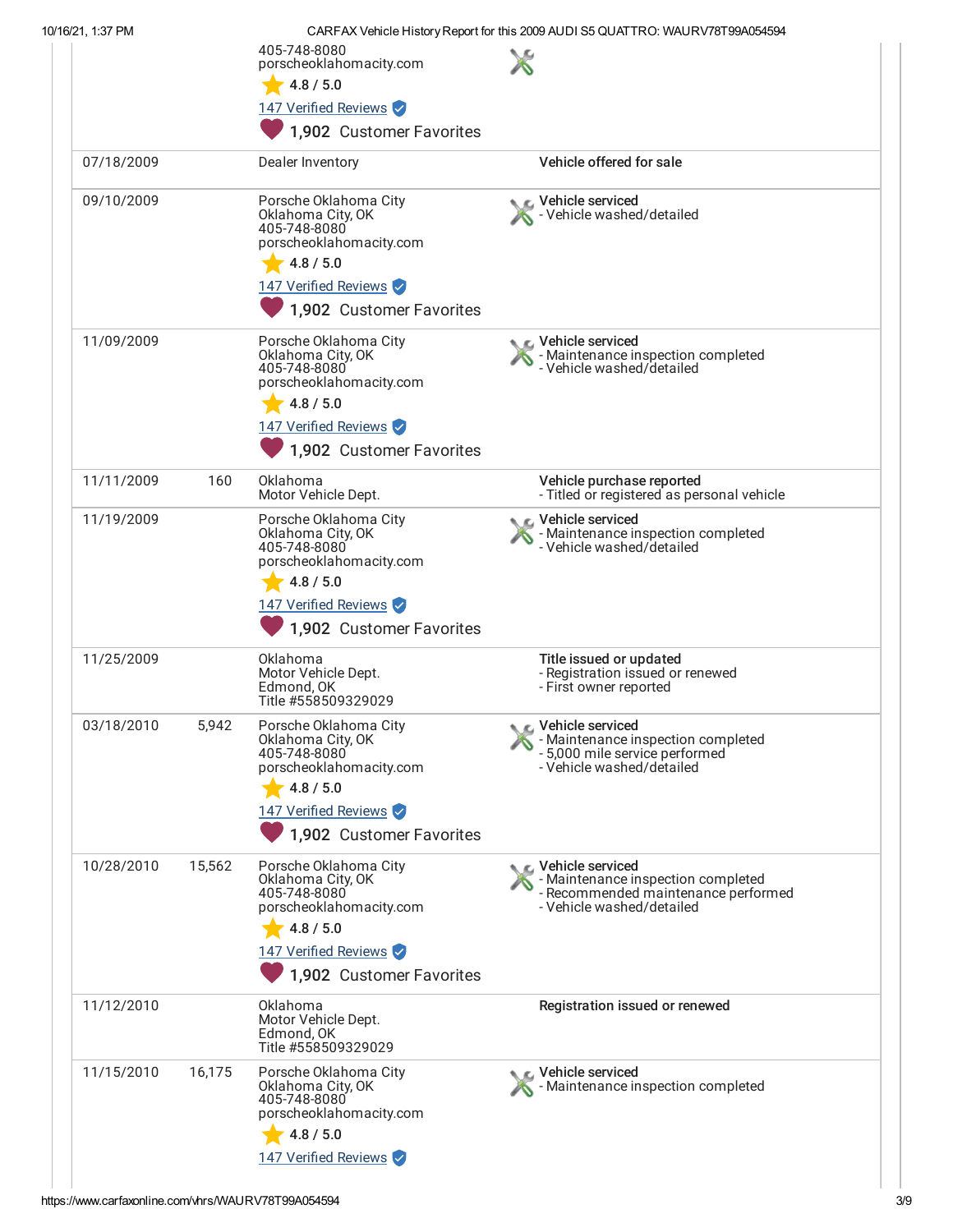| 10/16/21, 1:37 PM |        |                                                                                                                                                        | CARFAX Vehicle History Report for this 2009 AUDI S5 QUATTRO: WAURV78T99A054594                                                                               |
|-------------------|--------|--------------------------------------------------------------------------------------------------------------------------------------------------------|--------------------------------------------------------------------------------------------------------------------------------------------------------------|
|                   |        | 1,902 Customer Favorites                                                                                                                               |                                                                                                                                                              |
| 02/28/2011        | 19,717 | Porsche Oklahoma City<br>Oklahoma City, OK<br>405-748-8080<br>porscheoklahomacity.com<br>4.8 / 5.0<br>147 Verified Reviews<br>1,902 Customer Favorites | Vehicle serviced<br>- Maintenance inspection completed<br>- Four tires balanced<br>- Four tires mounted<br>- Vehicle washed/detailed                         |
| 07/22/2011        | 24,758 | Porsche Oklahoma City<br>Oklahoma City, OK<br>405-748-8080<br>porscheoklahomacity.com<br>4.8 / 5.0<br>147 Verified Reviews<br>1,902 Customer Favorites | <b>C</b> Vehicle serviced<br>- Maintenance inspection completed<br>- Tires rotated<br>- One tire mounted<br>- One tire balanced<br>- Vehicle washed/detailed |
| 11/04/2011        | 28,710 | Porsche Oklahoma City<br>Oklahoma City, OK<br>405-748-8080<br>porscheoklahomacity.com<br>4.8 / 5.0<br>147 Verified Reviews<br>1,902 Customer Favorites | Vehicle serviced<br>Vehicle washed/detailed                                                                                                                  |
| 12/05/2011        | 29,612 | Porsche Oklahoma City<br>Oklahoma City, OK<br>405-748-8080<br>porscheoklahomacity.com<br>4.8 / 5.0<br>147 Verified Reviews<br>1,902 Customer Favorites | $_{\mathbb{L}}$ Vehicle serviced<br>- One tire mounted<br>- Tire(s) replaced<br>- One tire replaced<br>- Vehicle washed/detailed                             |
| 01/20/2012        |        | Oklahoma<br>Motor Vehicle Dept.<br>Edmond, OK<br>Title #558509329029                                                                                   | Registration issued or renewed                                                                                                                               |
| 02/27/2012        | 32,783 | Dealer Inventory                                                                                                                                       | Vehicle offered for sale                                                                                                                                     |
| 03/02/2012        |        | <b>Audi Certified Dealer</b><br>Oklahoma City, OK                                                                                                      | Offered for sale as an Audi Certified pre-owned<br>vehicle                                                                                                   |
|                   |        | Audi<br>Certified pre-owned                                                                                                                            |                                                                                                                                                              |
| 03/06/2012        |        | Porsche Oklahoma City<br>Oklahoma City, OK<br>405-748-8080<br>porscheoklahomacity.com<br>4.8 / 5.0<br>147 Verified Reviews<br>1,902 Customer Favorites | r⊾ Vehicle serviced<br>- Vehicle washed/detailed<br>- Brake pads replaced<br>- Brake rotor(s) replaced<br>- Air filter replaced                              |
| 03/15/2012        |        | Oklahoma<br>Motor Vehicle Dept.<br>Oklahoma City, OK<br>Title #558509329029A                                                                           | Title issued or updated<br>- Dealer took title of this vehicle while it was in<br>inventory                                                                  |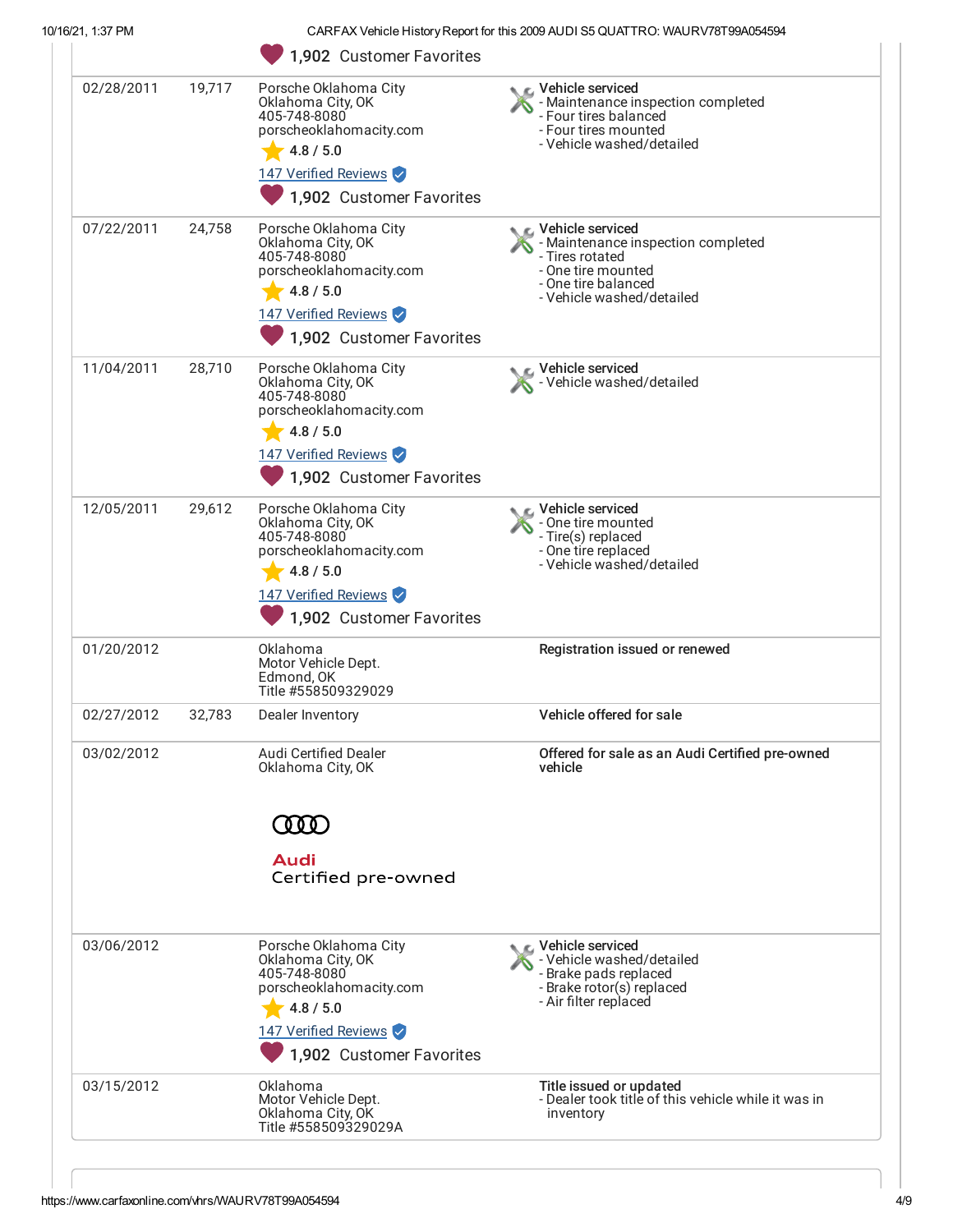10/16/21, 1:37 PM CARFAX Vehicle HistoryReport for this 2009 AUDI S5 QUATTRO: WAURV78T99A054594

|            | Personal Vehicle<br><b>Owner 2</b><br>15,842 mi/yr<br>Purchased: 2012 |                                                                                                                               |                                                                                                                                                                                                                                     |
|------------|-----------------------------------------------------------------------|-------------------------------------------------------------------------------------------------------------------------------|-------------------------------------------------------------------------------------------------------------------------------------------------------------------------------------------------------------------------------------|
| Date       | Mileage                                                               | Source                                                                                                                        | <b>Comments</b>                                                                                                                                                                                                                     |
| 04/16/2012 | 32,824                                                                | Florida<br>Motor Vehicle Dept.                                                                                                | Vehicle purchase reported                                                                                                                                                                                                           |
| 04/17/2012 |                                                                       | <b>Audi Certified Dealer</b><br>Oklahoma City, OK                                                                             | Sold as an Audi Certified pre-owned vehicle                                                                                                                                                                                         |
|            |                                                                       | <b>MO</b>                                                                                                                     |                                                                                                                                                                                                                                     |
|            |                                                                       | Audi<br>Certified pre-owned                                                                                                   |                                                                                                                                                                                                                                     |
| 06/14/2012 |                                                                       | Florida<br>Motor Vehicle Dept.<br>Enid, OK<br>Title #0109135601                                                               | Title issued or updated<br>- New owner reported<br>- Titled or registered as personal vehicle<br>- Loan or lien reported<br>- Vehicle color noted as Gray                                                                           |
| 06/14/2012 |                                                                       | Florida<br>Motor Vehicle Dept.<br>Oklahoma City, OK<br>Title #0109135601                                                      | Title issued or updated<br>- Titled or registered as personal vehicle<br>- Vehicle color noted as Gray                                                                                                                              |
| 08/13/2012 | 39,557                                                                | Audi San Juan<br>San Juan, TX<br>956-377-2014<br>audisanjuan.com<br>4.8 / 5.0                                                 | C Vehicle serviced<br>- Maintenance inspection completed<br>- 35,000 mile service performed<br>- Reverse light bulb(s) replaced<br>- Vehicle washed/detailed                                                                        |
| 02/20/2013 | 47,608                                                                | 24 Verified Reviews<br>Audi San Juan<br>San Juan, TX<br>956-377-2014<br>audisanjuan.com<br>4.8 / 5.0<br>24 Verified Reviews   | C Vehicle serviced<br>- Maintenance inspection completed<br>- 45,000 mile service performed<br>- Two tires mounted<br>- Two tires balanced<br>- Two tires replaced<br>- Four wheel alignment performed<br>- Vehicle washed/detailed |
| 03/20/2013 |                                                                       | Florida<br>Motor Vehicle Dept.<br>Oklahoma City, OK                                                                           | Registration updated when owner moved the vehicle<br>to a new location                                                                                                                                                              |
| 04/24/2013 |                                                                       | Florida<br>Motor Vehicle Dept.<br>Kingsville, TX<br>Title #0109135601                                                         | Title issued or updated<br>- Titled or registered as personal vehicle<br>- Loan or lien reported<br>- Registration updated when owner moved the<br>vehicle to a new location<br>- Vehicle color noted as Gray                       |
| 08/17/2013 | 56,264                                                                | Audi San Juan<br>San Juan, TX<br>956-377-2014<br>audisanjuan.com<br>4.8 / 5.0<br>24 Verified Reviews                          | C Vehicle serviced<br>- Maintenance inspection completed<br>- Tire(s) replaced<br>- Vehicle washed/detailed                                                                                                                         |
| 12/27/2013 |                                                                       | Florida<br>Motor Vehicle Dept.<br>Corpus Christi, TX<br>Title #0109135601                                                     | Registration issued or renewed<br>- Titled or registered as personal vehicle<br>- Loan or lien reported<br>- Registration updated when owner moved the<br>vehicle to a new location<br>- Vehicle color noted as Gray                |
| 04/18/2014 | 67,879                                                                | Checkered Flag Porsche / Audi<br>Virginia Beach, VA<br>757-490-1111<br>checkeredflag.com<br>4.5 / 5.0<br>238 Verified Reviews | C Vehicle serviced<br>- Maintenance inspection completed<br>- Recommended maintenance performed<br>- Cooling system checked<br>- Antifreeze/coolant flushed/changed<br>- Fuel injection system flushed/serviced<br>- Brakes checked |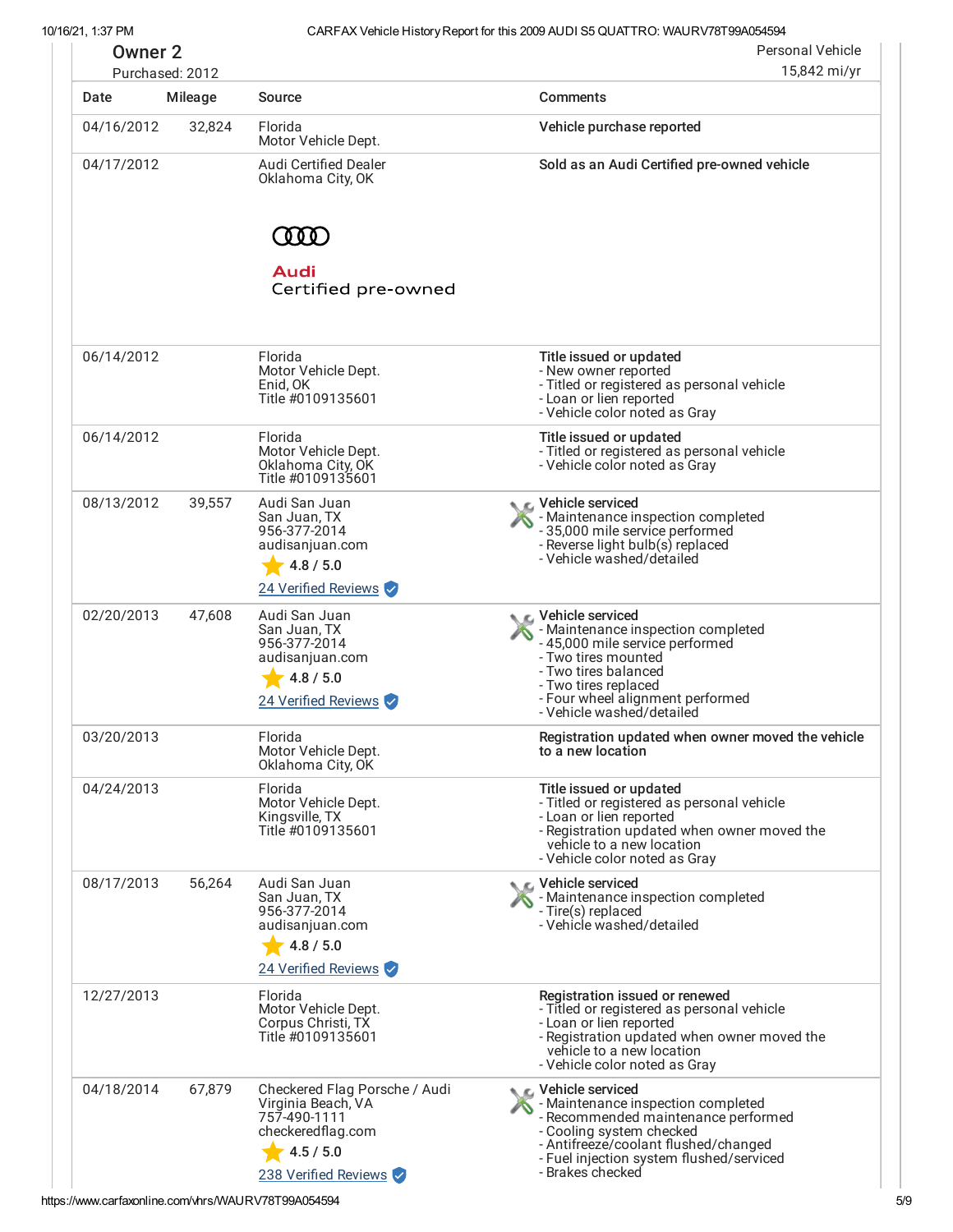| CARFAX Vehicle History Report for this 2009 AUDI S5 QUATTRO: WAURV78T99A054594 |  |
|--------------------------------------------------------------------------------|--|
|--------------------------------------------------------------------------------|--|

|            |        | 3,174 Customer Favorites                                                                                                                                  | - Tire condition and pressure checked<br>- Wipers/washers checked<br>- Radiator replaced<br>- Oil and filter changed<br>- Maintenance reminder reset                                      |
|------------|--------|-----------------------------------------------------------------------------------------------------------------------------------------------------------|-------------------------------------------------------------------------------------------------------------------------------------------------------------------------------------------|
| 04/29/2014 |        | Checkered Flag Porsche / Audi<br>Virginia Beach, VA<br>757-490-1111<br>checkeredflag.com<br>4.5 / 5.0<br>238 Verified Reviews<br>3,174 Customer Favorites | C Vehicle serviced<br>- Maintenance inspection completed                                                                                                                                  |
| 08/14/2014 | 70,994 | Checkered Flag Porsche / Audi<br>Virginia Beach, VA<br>757-490-1111<br>checkeredflag.com<br>4.5 / 5.0<br>238 Verified Reviews<br>3,174 Customer Favorites | C Vehicle serviced<br>- Maintenance inspection completed<br>- Reverse light bulb(s) replaced<br>- Intake manifold replaced<br>- Engine/powertrain computer/module<br>reprogrammed         |
| 08/26/2014 | 71,179 | Checkered Flag Porsche / Audi<br>Virginia Beach, VA<br>757-490-1111<br>checkeredflag.com<br>4.5 / 5.0<br>238 Verified Reviews<br>3,174 Customer Favorites | C Vehicle serviced<br>- Maintenance inspection completed<br>- Blower motor serviced<br>- Intake manifold replaced                                                                         |
| 09/05/2014 | 71,189 | Checkered Flag Porsche / Audi<br>Virginia Beach, VA<br>757-490-1111<br>checkeredflag.com<br>4.5 / 5.0<br>238 Verified Reviews<br>3,174 Customer Favorites | C Vehicle serviced<br>- Maintenance inspection completed<br>- Intake manifold replaced                                                                                                    |
| 10/03/2014 | 71,888 | Dealer Inventory                                                                                                                                          | Vehicle offered for sale                                                                                                                                                                  |
| 10/07/2014 |        | Florida<br>Motor Vehicle Dept.<br>Virginia Beach, VA<br>Title #0109135601                                                                                 | Registration issued or renewed<br>- Titled or registered as personal vehicle<br>- Registration updated when owner moved the<br>vehicle to a new location<br>- Vehicle color noted as Gray |
| 10/08/2014 | 71,895 | Tommy's Automotive<br>West Chester, PA<br>610-696-2633<br>$\frac{1}{2}$ 5.0 / 5.0<br>27 Verified Reviews                                                  | C Vehicle serviced<br>Pre-delivery inspection completed                                                                                                                                   |
| 10/31/2014 |        | Pennsylvania<br>Motor Vehicle Dept.<br>West Chester, PA<br>Title #7398315001 SK                                                                           | Title issued or updated<br>- Dealer took title of this vehicle while it was in<br>inventory                                                                                               |
| 12/15/2014 | 71,918 | <b>Auto Auction</b>                                                                                                                                       | Listed as a dealer vehicle<br>- Vehicle sold                                                                                                                                              |
|            |        |                                                                                                                                                           | Millions of used vehicles are bought and<br>sold at auction every year.                                                                                                                   |
| 12/18/2014 |        | Dealer Inventory                                                                                                                                          | Vehicle offered for sale                                                                                                                                                                  |
| 04/24/2015 |        | <b>Inspection Station</b>                                                                                                                                 | Passed emissions inspection                                                                                                                                                               |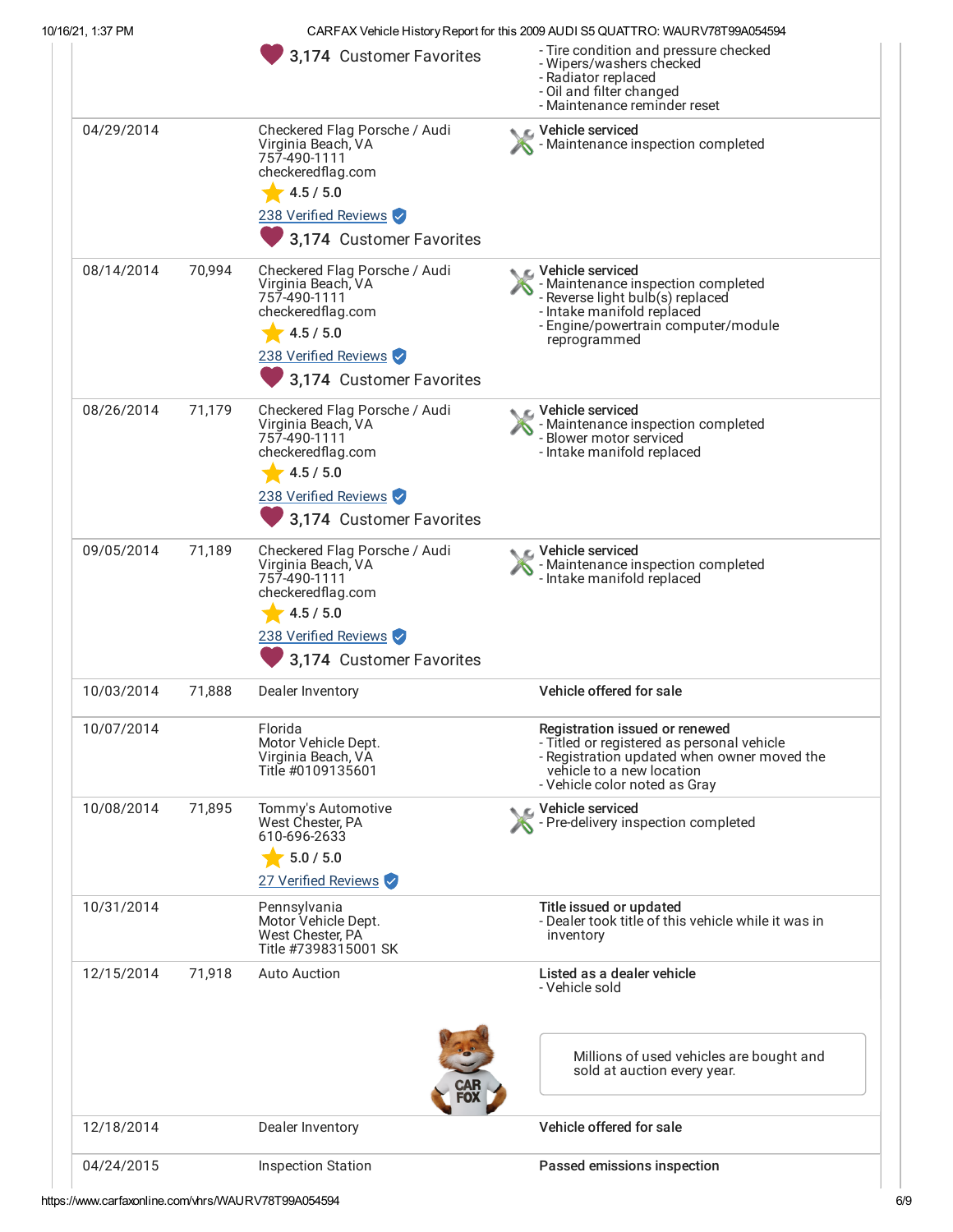| Owner <sub>3</sub><br>Purchased:<br>2015 |         | Low mileage! This owner drove less than<br>the industry average of 15,000 miles per<br>year.                                              |                 | Personal Vehicle<br>8,829 mi/yr                                                                                                             |
|------------------------------------------|---------|-------------------------------------------------------------------------------------------------------------------------------------------|-----------------|---------------------------------------------------------------------------------------------------------------------------------------------|
| Date                                     | Mileage | Source                                                                                                                                    | <b>Comments</b> |                                                                                                                                             |
| 04/24/2015                               | 71,972  | Pennsylvania<br>Motor Vehicle Dept.                                                                                                       |                 | Vehicle purchase reported                                                                                                                   |
| 06/18/2015                               |         | Pennsylvania<br>Motor Vehicle Dept.<br>Jeannette, PA<br>Title #7398315002 DI                                                              |                 | Title issued or updated<br>- New owner reported                                                                                             |
| 08/07/2015                               |         | Pennsylvania<br>Motor Vehicle Dept.<br>Jeannette, PA<br>Title #7398315002 DI                                                              |                 | Title issued or updated                                                                                                                     |
| 03/14/2016                               |         | Pennsylvania<br>Motor Vehicle Dept.<br>Pittsburgh, PA<br>Title #7398315002 DI                                                             |                 | Title issued or updated<br>- Registration updated when owner moved the<br>vehicle to a new location                                         |
| 06/10/2016                               | 81,794  | <b>Inspection Station</b>                                                                                                                 |                 | Passed emissions inspection                                                                                                                 |
| 06/24/2016                               | 81,795  | Audi Pittsburgh<br>Pittsburgh, PA<br>412-253-9500<br>audipittsburgh.com<br>4.5 / 5.0<br>66 Verified Reviews<br>46 Customer Favorites      |                 | C. Vehicle serviced<br>- Maintenance inspection completed<br>- Emissions inspection performed<br>- Emissions or safety inspection performed |
| 07/30/2016                               | 82,351  | <b>Sears Auto Center</b><br>Pittsburgh, PA<br>412-809-6295<br>searsauto.com<br>4.8 / 5.0<br>56 Verified Reviews<br>295 Customer Favorites |                 | C Vehicle serviced<br>- Maintenance inspection completed<br>- Oil and filter changed                                                        |
| 07/07/2017                               | 89,095  | Audi Pittsburgh<br>Pittsburgh, PA<br>412-253-9500<br>audipittsburgh.com<br>4.5 / 5.0<br>66 Verified Reviews<br>46 Customer Favorites      |                 | Vehicle serviced<br>Rear crankshaft oil seal replaced                                                                                       |
| 06/14/2018                               |         | Audi Pittsburgh<br>Pittsburgh, PA<br>412-253-9500<br>audipittsburgh.com<br>4.5 / 5.0<br>66 Verified Reviews<br>46 Customer Favorites      |                 | Vehicle serviced<br>Maintenance inspection completed                                                                                        |
| 04/12/2019                               | 103,628 | Wade Automotive Repair<br>Dunwoody, GA<br>770-309-9667<br>4.9 / 5.0<br>48 Verified Reviews<br>42 Customer Favorites                       |                 | C Vehicle serviced<br>- Intake manifold gasket(s) replaced<br>- Lower radiator hose replaced<br>- Thermostat replaced                       |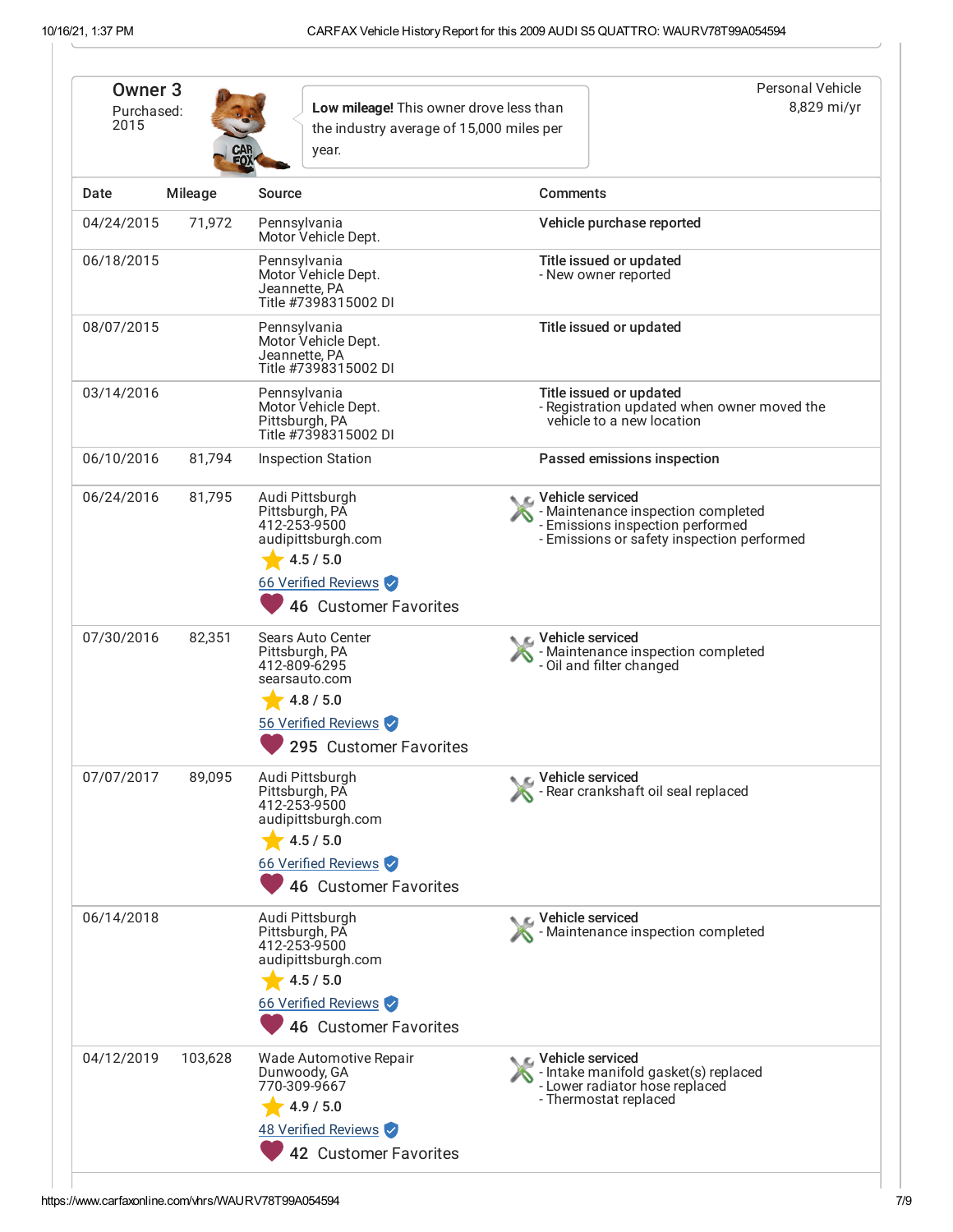| 10/16/21, 1:37 PM |         |                                                                                                                  | CARFAX Vehicle History Report for this 2009 AUDI S5 QUATTRO: WAURV78T99A054594                                                           |
|-------------------|---------|------------------------------------------------------------------------------------------------------------------|------------------------------------------------------------------------------------------------------------------------------------------|
| 04/23/2019        |         | Pennsylvania<br>Motor Vehicle Dept.<br>McKeesport, PA<br>Title #7398315002 DI                                    | Title issued or updated<br>- Registration issued or renewed<br>- Registration updated when owner moved the<br>vehicle to a new location  |
| 07/02/2019        | 107,120 | Wade Automotive Repair<br>Dunwoody, GA<br>770-309-9667                                                           | Vehicle serviced<br>Brake pad sensor(s) replaced<br>- Oil and filter changed                                                             |
|                   |         | 4.9 / 5.0                                                                                                        |                                                                                                                                          |
|                   |         | 48 Verified Reviews                                                                                              |                                                                                                                                          |
|                   |         | 42 Customer Favorites                                                                                            |                                                                                                                                          |
| 09/16/2019        | 112,126 | Jim Ellis Audi of Atlanta<br>Atlanta, GA<br>770-454-8200<br>jimellisaudiatlanta.com/used-<br>inventory/index.htm | Vehicle serviced                                                                                                                         |
|                   |         | 4.6 / 5.0                                                                                                        |                                                                                                                                          |
|                   |         | 227 Verified Reviews                                                                                             |                                                                                                                                          |
|                   |         | 358 Customer Favorites                                                                                           |                                                                                                                                          |
| 11/11/2019        | 114,844 | Mr. Tire Auto Service Centers<br>Atlanta, GA<br>770-396-1551<br>mrtire.com                                       | Vehicle serviced<br>- Maintenance inspection completed<br>- Recommended maintenance performed<br>- Tire(s) replaced                      |
| 05/01/2020        | 122.930 | Havoline Xpress Lube - Dunwoody<br>Atlanta, GA<br>770-396-9050<br>havolinexpresslube.net                         | Vehicle serviced<br>- Oil and filter changed                                                                                             |
|                   |         | 4.6 / 5.0                                                                                                        |                                                                                                                                          |
|                   |         | 47 Verified Reviews                                                                                              |                                                                                                                                          |
|                   |         | 112 Customer Favorites                                                                                           |                                                                                                                                          |
| 05/01/2020        |         | Mr. Tire Auto Service Centers<br>Atlanta, GA<br>770-396-1551<br>mrtire.com                                       | C Vehicle serviced<br>- Maintenance inspection completed<br>- Recommended maintenance performed<br>- Tire repaired<br>- Tire(s) balanced |
| 10/11/2021        |         | Pennsylvania<br>Motor Vehicle Dept.<br>McKeesport, PA<br>Title #7398315002 DI                                    | Registration issued or renewed                                                                                                           |
| 10/12/2021        | 129,137 | Dealer Inventory                                                                                                 | Vehicle offered for sale                                                                                                                 |
|                   |         |                                                                                                                  |                                                                                                                                          |

# CARFAX **Glossary**

# First Owner

When the first owner(s) obtains a title from a Department of Motor Vehicles as proof of ownership.

## New Owner Reported

When a vehicle is sold to a new owner, the Title must be transferred to the new owner(s) at a Department of Motor Vehicles.

## Ownership History

CARFAX defines an owner as an individual or business that possesses and uses a vehicle. Not all title transactions represent changes in ownership. To provide estimated number of owners, CARFAX proprietary technology analyzes all the events in a vehicle history. Estimated ownership is available for vehicles manufactured after 1991 and titled solely in the US including Puerto Rico. Dealers sometimes opt to take ownership of a vehicle and are required to in the following states: Maine, Massachusetts, New Jersey, Ohio, Oklahoma, Pennsylvania and South Dakota. Please consider this as you review a vehicle's estimated ownership history.

## Title Issued

A state issues a title to provide a vehicle owner with proof of ownership. Each title has a unique number. Each title or registration record on a CARFAX report does not necessarily indicate a change in ownership. In Canada, a registration and bill of sale are used